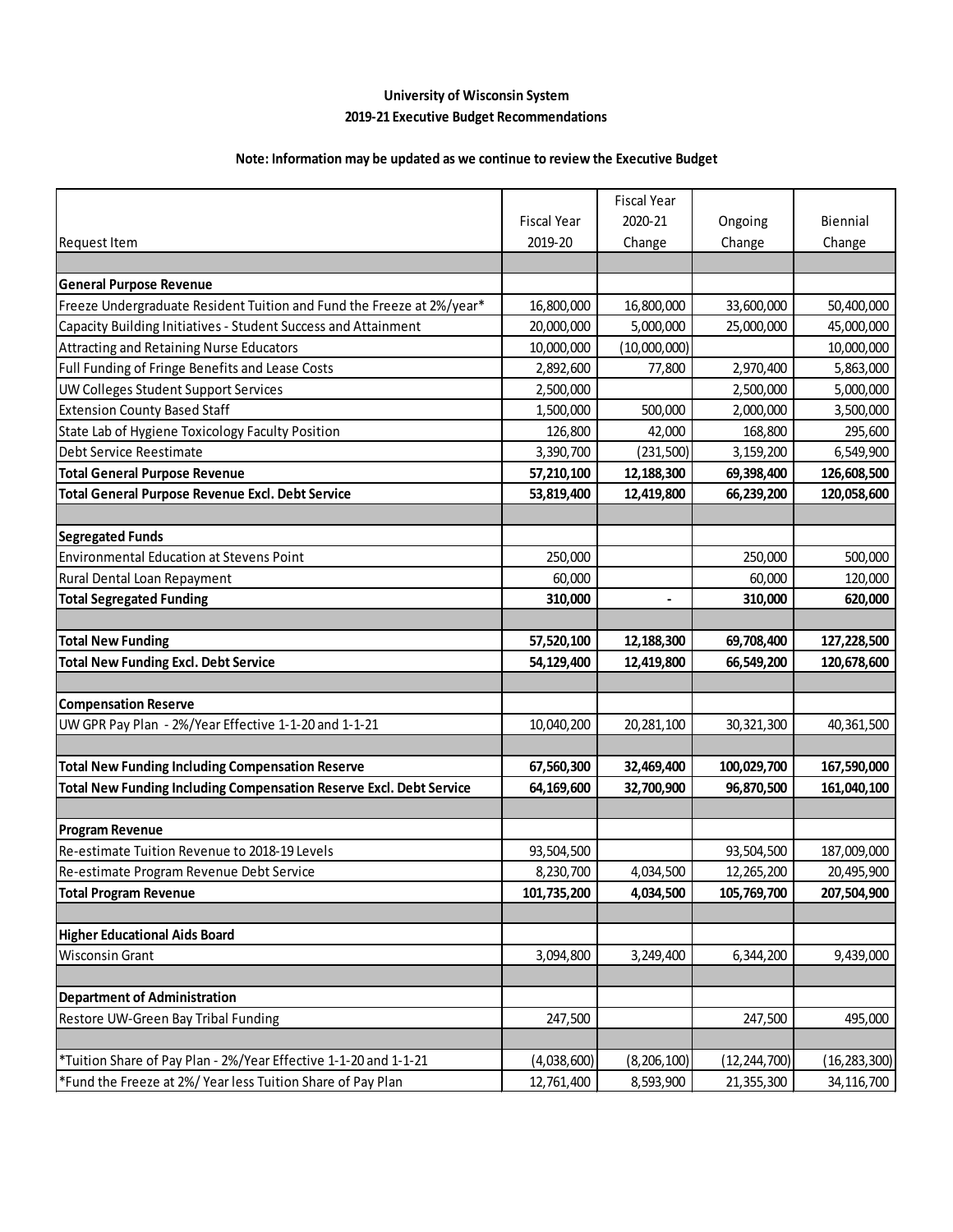# **Summary of Items in the UW System Budget**

### **General Purpose Revenue**

#### **Freeze Undergraduate Resident Tuition and Fund the Freeze at 2% per Year**

This item freezes resident undergraduate tuition at the 2018-19 rates and provides \$16.8 million in each year to offset what a 2% tuition increase would have generated in each year assuming a 1% tuition increase generates \$8.4 million.

#### **Capacity Building Initiatives – Student Success and Attainment**

This item provides \$20 million in FY20 and an additional \$5 million in FY21 to for capacity building initiatives related to student success and attainment.

#### **Attracting and Retaining Nurse Educators**

This item provides \$10 million in one-time funds for student fellowships or student loan repayment assistance to students who are pursuing doctor of nursing or doctor of philosophy in nursing degrees, or those who commit to teach nursing at the UW for at least three years.

### **UW Colleges Student Support Services**

This item provides \$2.5 million in FY20 for student services support at what had been UW Colleges campuses.

#### **Extension County Based Staff**

This item provides \$1.5 million in FY20 and an additional \$500,000 in FY20, along with 20 FTE, to increase county-based Extension agricultural positions.

### **State Lab of Hygiene Toxicology Faculty Position**

This items provides \$126,800 and 1 FTE in FY20 and an additional \$42,000 in FY21 to the State Lab of Hygiene for a faculty Toxicology position to surveille trends in opioids and other drugs of abuse.

## **Segregated Funds**

### **Environmental Education at UW-Stevens Point**

This item provides \$250,000 in FY20 to enhance Wisconsin's K-12 Forestry Education Program (LEAF).

### **Rural Dental Loan Repayment**

This item provides \$60,000 in FY20 to increase loan assistance and the maximum award an individual can receive under the rural provider loan repayment program for dentists who commit to practice in rural areas.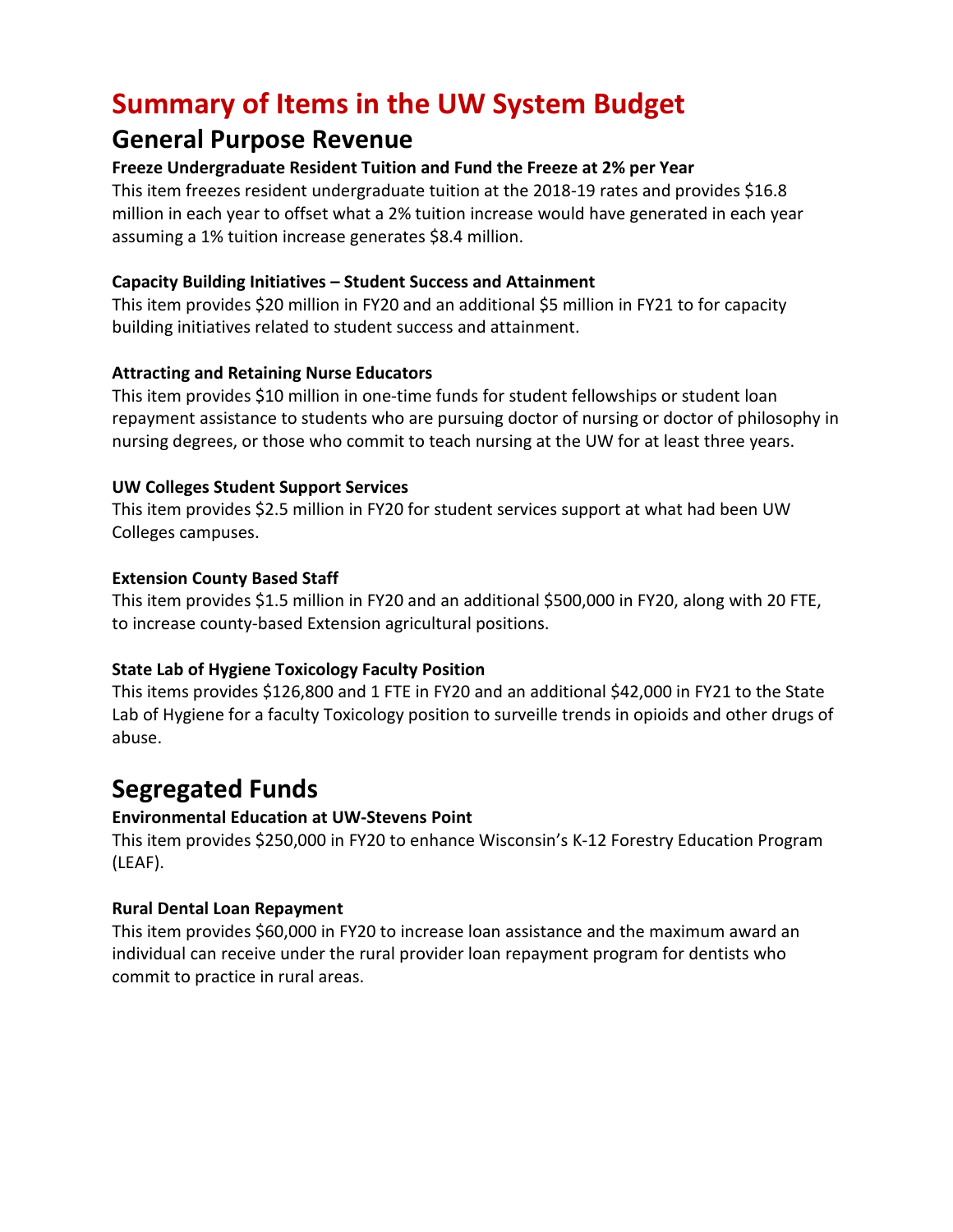# **Statutory Language**

### **Grants for Forestry Programs**

Eliminates the cap of \$78,000 that is written into Wis. Stat.20.285 (1)(qm) to ensure support for at least 1 position is dedicated to the UW-Stevens Point paper science program.

### **Change the Definition of an Institution for Outcomes-Based Funding Purposes**

This item changes the definition of an institution in relation to outcomes-based funding to acknowledge the UW System restructure of UW Colleges and Extension.

### **Allow Outcomes-Based Funding to be Reallocated for Compensation Purposes**

This item suspends the requirement that \$26 million must be used for outcomes-based funding and would allow the UW to reallocate some or all of that funding to be used for supplemental pay plan funding.

# **Items Requested by the Board of Regents but Excluded from Executive Budget**

Outcomes-Based Funding State Lab of Hygiene Partial Rental Costs Program Revenue Bonding and Project Management – Statutory Language UW Research Entrepreneur Contract – Statutory Language

# **Items in Other Agency Budget Items Impacting the UW**

## **Compensation Reserve**

The Executive Budget includes \$10.0 million in FY20 and \$20.3 million in FY21 for the GPR share of a 2% pay plan effective January 1, 2020 and an additional 2% effective January 1, 2021.

The tuition share of this increase is \$4.0 million in FY20 and \$8.2 million in FY21 which is not included in the compensation reserve however the UW could use a portion of the GPR that is being provided to offset a 2% tuition freeze, to cover these costs.

# **Higher Educational Aids Board**

Funding for the Wisconsin Grant for the UW is increased by 5% which equates to \$3.1 million in FY20 and an additional \$3.2 million in FY21.

### **Student Loan Refinancing Authority Study**

This item provides \$50,000 for a student loan refinancing study involving the Department of Financial Institutions, Higher Educational Aids Board, and the State Treasurer to study the feasibility and develop options to implement a refinancing authority by Oct. 1, 2020.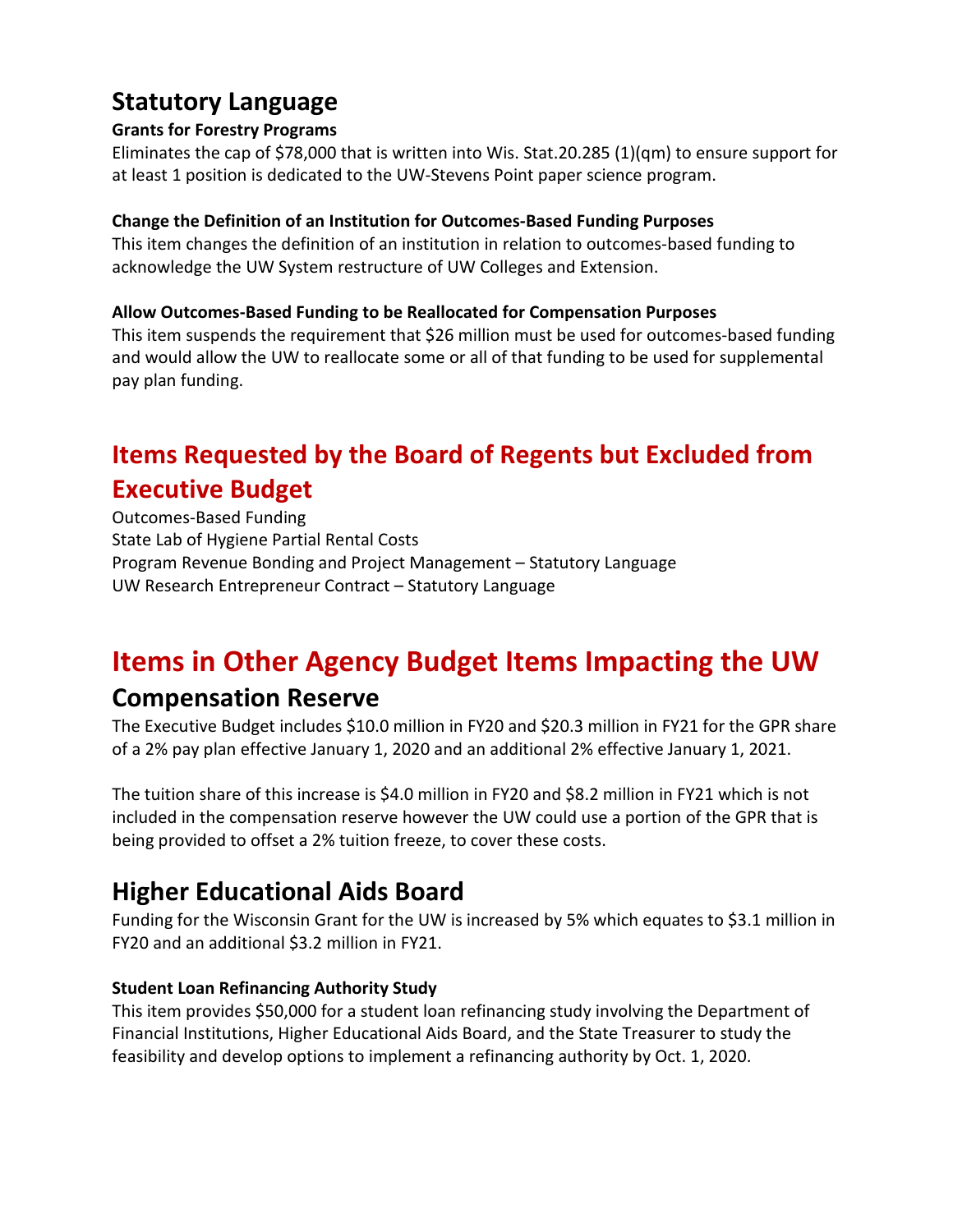# **Department of Administration**

### **Restoring UW-Green Bay Tribal Funding**

This item restores \$247,500 in FY20 of tribal gaming revenue to UW-Green Bay for First Nations education programing development in partnership with the Oneida Nations of Wisconsin.

## **Department of Public Instruction**

### **Milwaukee Mathematics Partnership Grant**

Provides \$10 million GPR in FY21 to create a partnership between Milwaukee Public Schools and UW-Milwaukee to select, train, place and support a mathematics teacher leader in each school building.

### **High School Student College Credit**

This item eliminates the Early College Credit Program and related \$1.75 million of GPR funding at the Department of Workforce Development. It also requires the UW and Technical Colleges to offer credit to high school students at no charge.

# **Department of Workforce Development**

### **Minimum Wage**

Increase the statutory minimum wage for general workers by one dollar beginning January 1, 2020, then 75 cents each year beginning January 1, 2021 for three years and then the CPI for each year after. For other classification of workers increase minimum wages by a percentage commensurate with the increase for general wage workers. Creates a task force to study options for achieving a statewide minimum wage of \$15 per hour.

### **Prevailing Wage**

Require employers conducting projects of public works to pay the hourly wage and benefits paid to the majority of workers in the project's area.

### **Right to Work**

Repeal the prohibition on contracts between labor unions and employers that specify that the employer may only hire unionized workers and repeal prohibitions on the following as conditions of obtaining or continuing employment:

- Refraining or resigning from membership or affiliation with a labor organization
- Becoming or remaining a member of a labor organization
- Paying dues or other amounts to a labor organization
- Paying a third party amounts in place of dues to a labor organization

### **Project Labor Agreements**

Repeal provisions which prohibit agreements (such as collective bargaining agreements) between governments and labor organizations on public works projects.